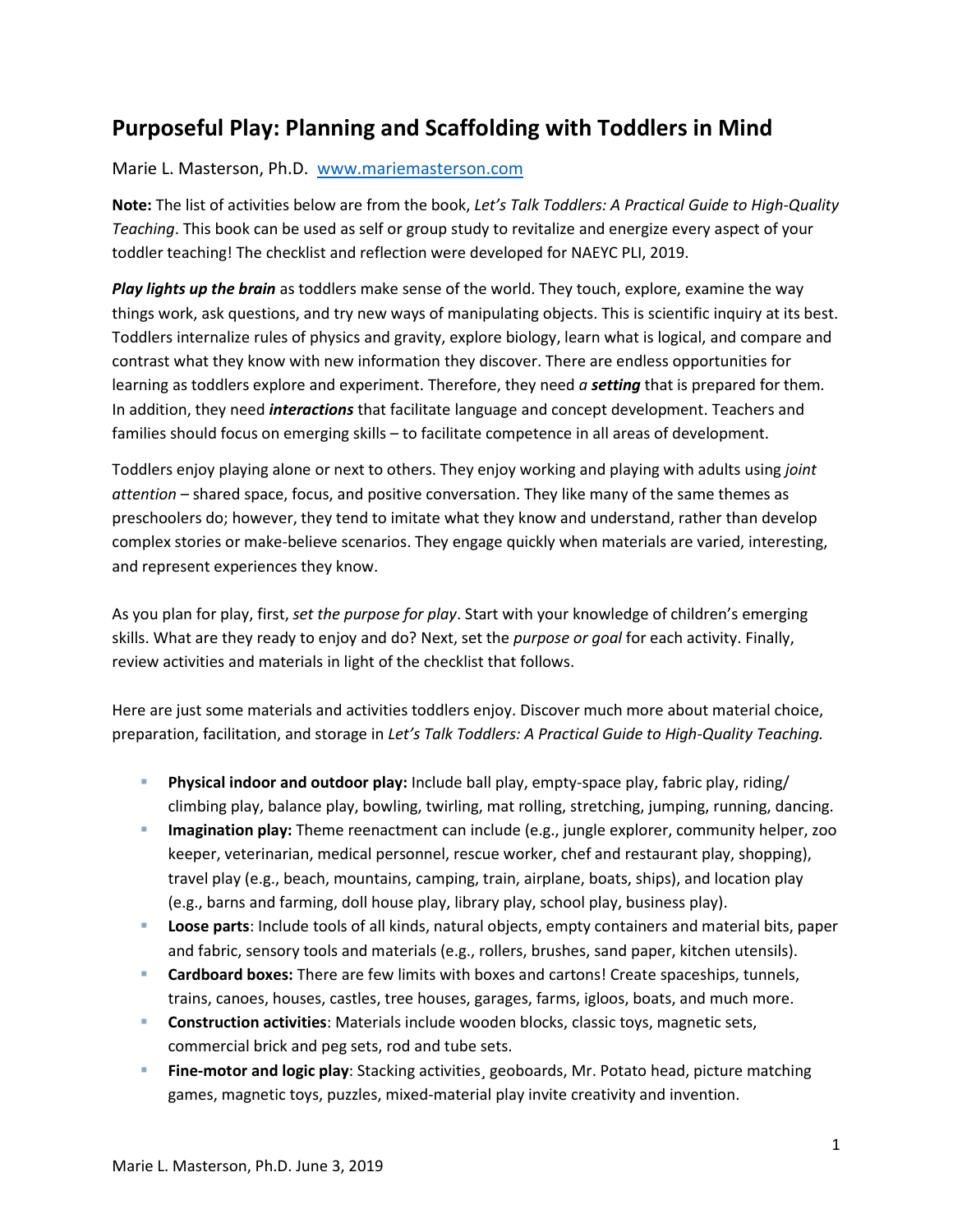- **Water play**: Tables and tubs are for car, baby, and clothes washing, themed play, cooking, measuring, tubes and funnels, waterwheels, paddles, boats, sponges, and sink/ float toys.
- **Sand play:** Indoor and outdoor scoops, buckets, slides, pans, sifters, "people," vehicles, and other themed materials are greatly enjoyed.
- **Daily life skills**: Examples of daily life play include watering plants, putting away groceries, arranging spoons in a drawer, learning how to use kitchen tools (e.g., playing with colanders, sifters, whisks, cups and spoons, garlic press, woks, coffee strainers, tea sets, mortar and pestle) playing with tools, tool belts, work boots, work gloves, and gardening play (e.g., gloves, trowels, hats, buckets, tubs, bark, dirt, and twigs).
- **Cooking and homemaking:** Toddlers reenact laundry tasks, doll care and nurturing play, and enjoy dress up clothing and accessories of all kinds.
- **Cultural and local tradition play:** Seasonal play (e.g., winter fun, farm stands, instruments, events with piñatas, flowers and fruit, wreaths, decorations, festivals, and celebrations should reflect children's families and community.
- **Sensory play:** Molding materials can introduced with many texture tools, along with scent activities, foam drawing and painting, textured papers, calming balls, fidgets, and instruments..
- **Helping activities:** Toddlers enjoy squirt and spray bottles filled with water, mopping, sweeping, dusting, sorting, folding, stacking – and want to know they are good helpers.
- **Science and nature play:** Introduce many natural objects (e.g., seed pods, pinecones, growing plants and flowers, classroom pets, magnifying glasses, bugs, bug containers and bird feeders.
- **Pre-writing play:** Toddlers pretend to make shopping lists, write "letters and cards" with envelopes and stamps, clipboards, notebooks, loose paper, varied writing tools for scribbling.
- **Prop boxes:** Collections of themed activities can be rotated, added, switched, and created to match children's interests. *Examples:* Pirates, beach play, pet play, winter fun (e.g., balled socks for snowballs, hats and mittens for children, "snow" material for tub play, Jan Brett The Mitten, Jack Ezra Keats The Snowy Day, a plastic sled), camping (e.g., a tent, sleeping bags, flashlights, firewood, camp cook pans, M.R. and H.A Rey, Curious George Goes Camping, Peter Eastman Fred and Ted Go Camping.)
- **Art play:** Two- and three-dimensional arts and crafts projects, are well-loved by toddlers when they can choose their own materials and mediums.
- **Music play.** Child-safe wall mirrors, hand mirrors, dance costumes, streamers, drums and rhythm instruments, string and wind instruments, recordings, piano, autoharp, and a clear dance area invite participation.
- **Block play:** Wooden, plastic, hollow and other varied block types invite children to balance, build, and pretend. Space for children to play without interruption from other children and traffic is essential.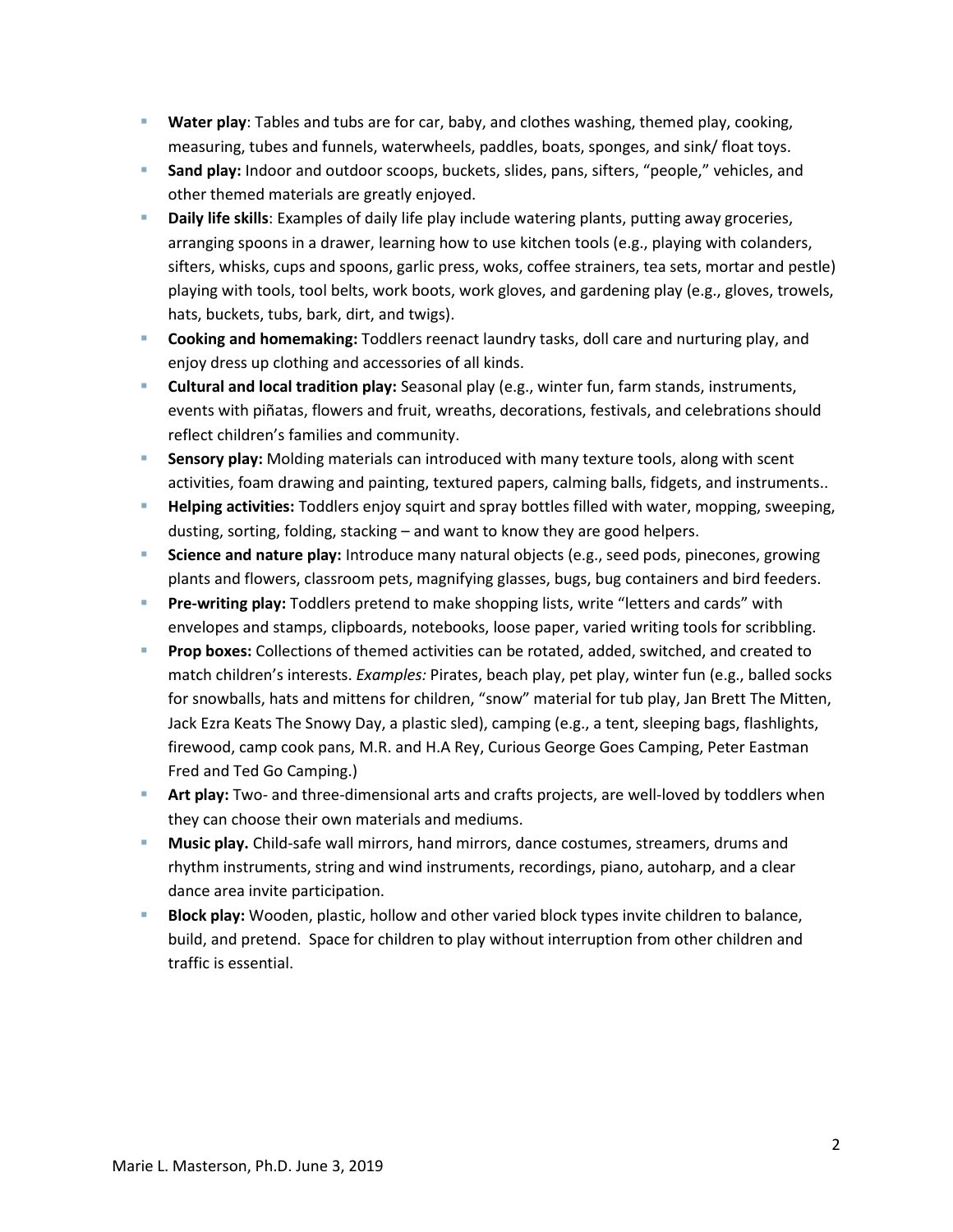## **Facilitating Toddler Play**

Below is a ten-question checklist that will help you become an effective facilitator of toddler play:

- What is the purpose or specific goal of this play material or activity?
- $\Box$  What emerging development skills will this activity and interaction support?
- What skills will each child need to be successful? Skills include physical, language, fine motor, reasoning, executive function and self-regulation, and the right length of time.
- $\Box$  What opportunities for learning are present? Consider developmental skills, vocabulary, content, concepts, and ideas children may encounter. How will children learn more about how things work or relate? For example when children play with blocks, here are just some of the concepts and ideas they learn:
	- o *Self-regulation:* How to make decisions and direct their bodies to follow through to reach a goal.
	- o *Scientific and creative thinking*: How to evaluate material choices to represent their ideas. How to solve problems.
	- o *Executive function:* Use of focus, managing tasks, filtering distractions.
	- o *Science concepts:* How to balance, center, line up, match, compare size, weight, evaluate distance.
	- o Math concept words: Concepts include first, second, third…, same, different, less, more, small, large, bigger, smaller, all, and none.
	- o Position words: Position words include above, below, beside, behind, front, back, inside, next to, and outside.
	- o Descriptive words: Descriptive words include open, closed, balanced, center, tall, short, bridge, and many more!
	- $\circ$  Shape words: Shape words include square, circle, triangle, cube, cylinder, and tube.
- $\Box$  What kind of preparation will be needed from you so children understand expectations and limits?
- $\Box$  What new vocabulary will be introduced? How will you facilitate conversations and understanding of concepts? What questions will you ask?
- $\Box$  Is this play, routine, or expectation emotionally safe and enjoyable to children? Will it bring delight, satisfaction and fun?
- $\Box$  Is there adequate stimulation and alternative quiet or active play choices? Will this allow a flexible balance of active play with ongoing opportunity for children to relax? Do children have the choice and space to play alone?
- $\Box$  Will this activity be difficult for multiple children to do near one another? Will there be adequate adult interaction and supervision, support, and scaffolding?
- $\Box$  What kind of supervision and support is needed? Do specific children need additional scaffolding?